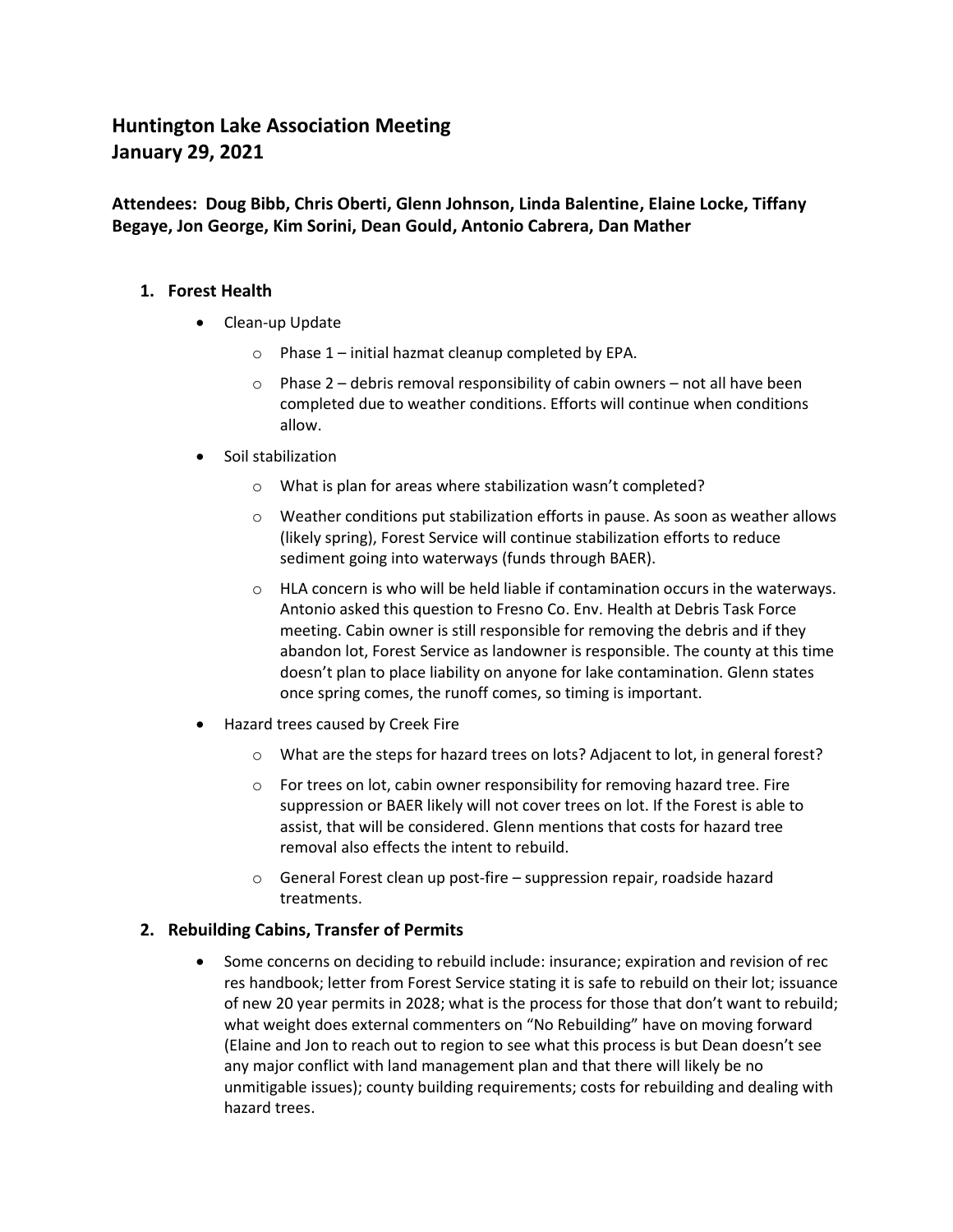- Chris suggests each person who rebuilds should contribute \$1, what can FS do. FS should consider this.
- FS Handbook- Elaine gave the update from Debbie Gaynor (Region 5 Special Uses Coordinator) – It is not likely that there will be any changes to the current handbook- (*Follow up with Debbie Gaynor 1/29- there are no planned changes to the handbook; will be reissued as is).*
- Site safety determination and letter to permittee stating that they can rebuild- Elaine stated that we were waiting on the final report for the geological hazard assessment and the letters will be coming out soon.
- New 20 year permits in 2028 and what needs to be done before those are issued
	- $\circ$  Historical evaluation (does this need to happen again?) Tiffany to follow up.
	- o Public input on continuance of the rec res permit program Jon looking into it with the Region.
	- o What else needs to happen to move forward with the 2028 reissue?
- Unknown requirements for reconstruction with Fresno County (fire sprinklers etc..) Dan Mather, Fresno County Public Works Chief Building Inspector, gave an update
	- $\circ$  Building codes and variances can Dan expand on this, how do you get around some of these (fire sprinklers, solar panels)?
	- $\circ$  Dan state local jurisdictions are limited on their authority to waive requirements by the State; international and Ca codes require sprinklers and the cabins/secondary homes still fall in this category. Paradise used waiver - they used a rule in the Urban Dwelling provision code; this provision doesn't waive sprinklers directly but waives requirements for room size; Dan still looking into this. Exemption has to come from legislation.
	- o Keep Dan informed on times of occupancy, number of rebuilds. Dan will reach out to State on rule for urban dwelling provision exemption. Doug and Glenn will get information to Dan on water systems and amount of residences they serve.
- What if owner doesn't have finances or insurance to rebuild but does want to rebuild? Dean – wants every permit holder to have all the opportunity to rebuild and Forest will be flexible on timelines. Jon or Elaine to check with Region on window of opportunity.
- If someone doesn't want to rebuild and permit goes back to Forest Service explain procedure. If owner decides to abandon lot, they would be responsible to restore lot (we described this to tract presidents on past calls/emails). The permit would be terminated and the lot would be used as in-lieu lot.
- If permit holder declines their lot to trade with an in-lieu lot? Regional policy (2709.11 Chapter 40, 41.23 outlines the options to either 1) rebuild or 2) abandon lot, as the only options. It also outlines the timeframe of one year after destruction of cabin to submit plans to rebuild).
- Permit transferring without a cabin on the lot. Chris expressed that if the permittee doesn't want to rebuild, they should be able to transfer the permit to someone else to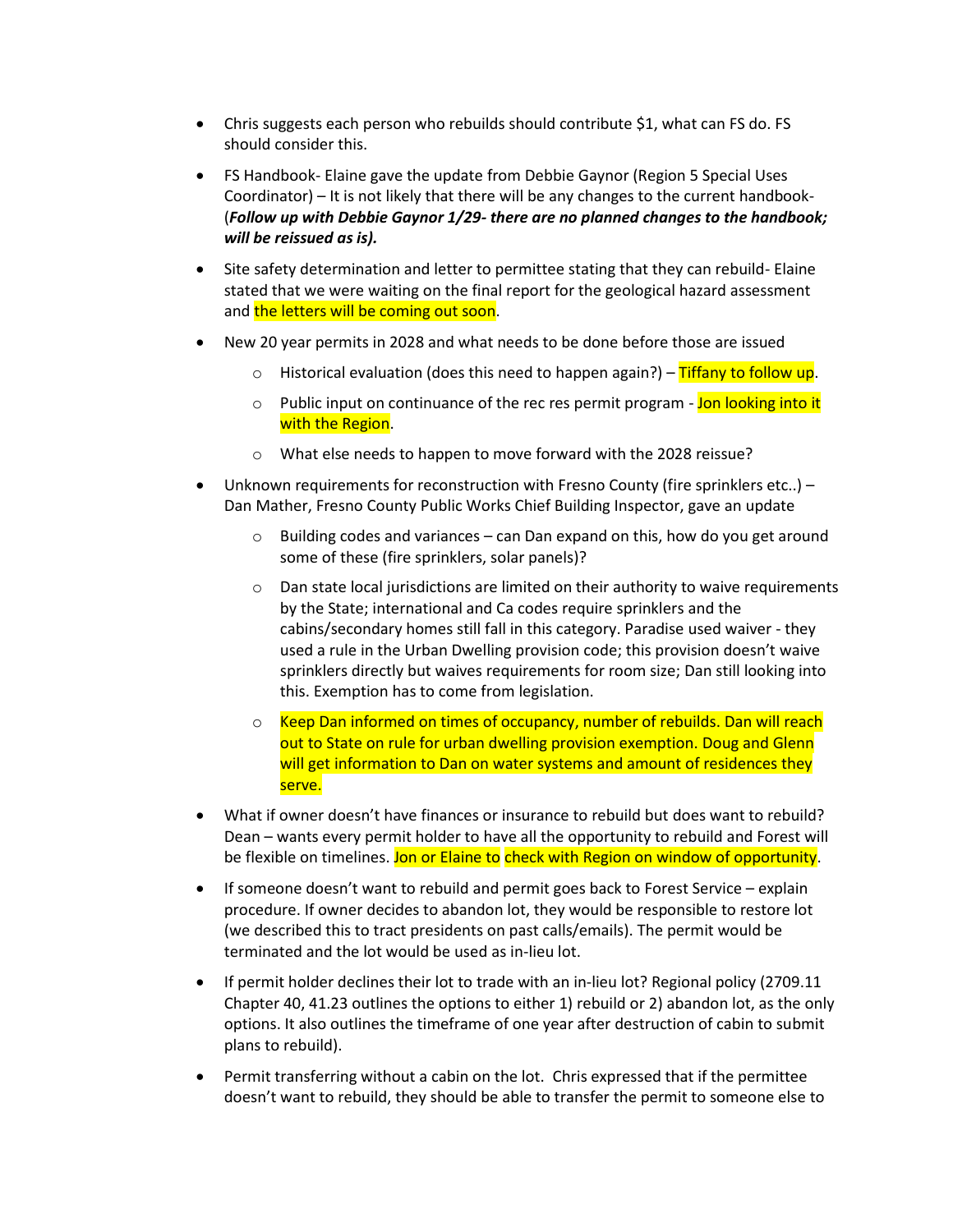rebuild on the lot. Recreation Residence special use permits (FS-2700-5a) Section VII B. Nontransferability – Outlines that the permit itself is not transferable. Chris would like to know the reasoning behind the policy. Follow up with Region-this would require policy change through Washington office (2709.11 Chapter 40. Options available 1) rebuild; or 2) abandon lot.). Elaine to check with Region more on permit transfers (family member, friend, etc.).

- Process efficiency- Glenn Johnson stated his concern that approval for reconstruction could get bottlenecked between the different agencies. Dan Mather expressed that Creek Fire reconstruction will get priority with the Fresno County building department. Elaine stated Special Uses Officer and Permit Administrator reviews plans to make sure they follow Rec Res Handbook guidelines and Authorized Officer, Dean Gould approves and signs off on plans (\*didn't state during meeting, but Authorized Officer can delegate approval/sign off of plans to District Ranger). Then plans go to County for County approval and permit. Forest Service follows the same codes as the County. FS doesn't have a different standard.
- Timeline for rebuilding and when they need to give intent to rebuild-Tiffany can follow up on the document that stated one year after permit holder receives their site safety determination letter to let us know if they will rebuild or not. Dean stated that we would be as flexible as the policy allows us to with the timelines.

### **3. Stabilizing Commercial Resorts**

- Cedar Crest owner has passed away. What are the next steps for this permit?
	- o Structures are in probate. Potential buyers deal with seller/real estate agent.
	- $\circ$  Permit has expired. Whoever purchases the structures can apply for a new permit with the Forest Service.
	- o Would FS inform them of legitimate buyers for Cedar Crest? Elaine explained that the structures can be purchased by anyone, they are not Forest Service property (*not mentioned in meeting but unless the structures are abandoned and no buyers, then they become FS property*). Anyone who purchases the structures still has to apply for a SU permit through the FS. The application process goes through screening and NEPA (National Environmental Policy Act) analysis to determine if it will be approved or denied. The NEPA part includes scoping (gathering internal and external input/comment) to the public and interested parties on the proposed action.
	- o Elaine to follow up on next steps and will get information out.
- Lakeshore status.
	- $\circ$  Working with permit holder to come into compliance with all agencies by certain timeline before permit reissuance.
- HLA is interested in this because it has effect on intent to build and the Huntington Lake community. Interested in these staying as commercial resort permits. They would like to be stewards to help move this forward.
- Dean Lakeshore permit holder's intent is to come into compliance with all agencies in order for permit reissuance. We have established a schedule when these things will be